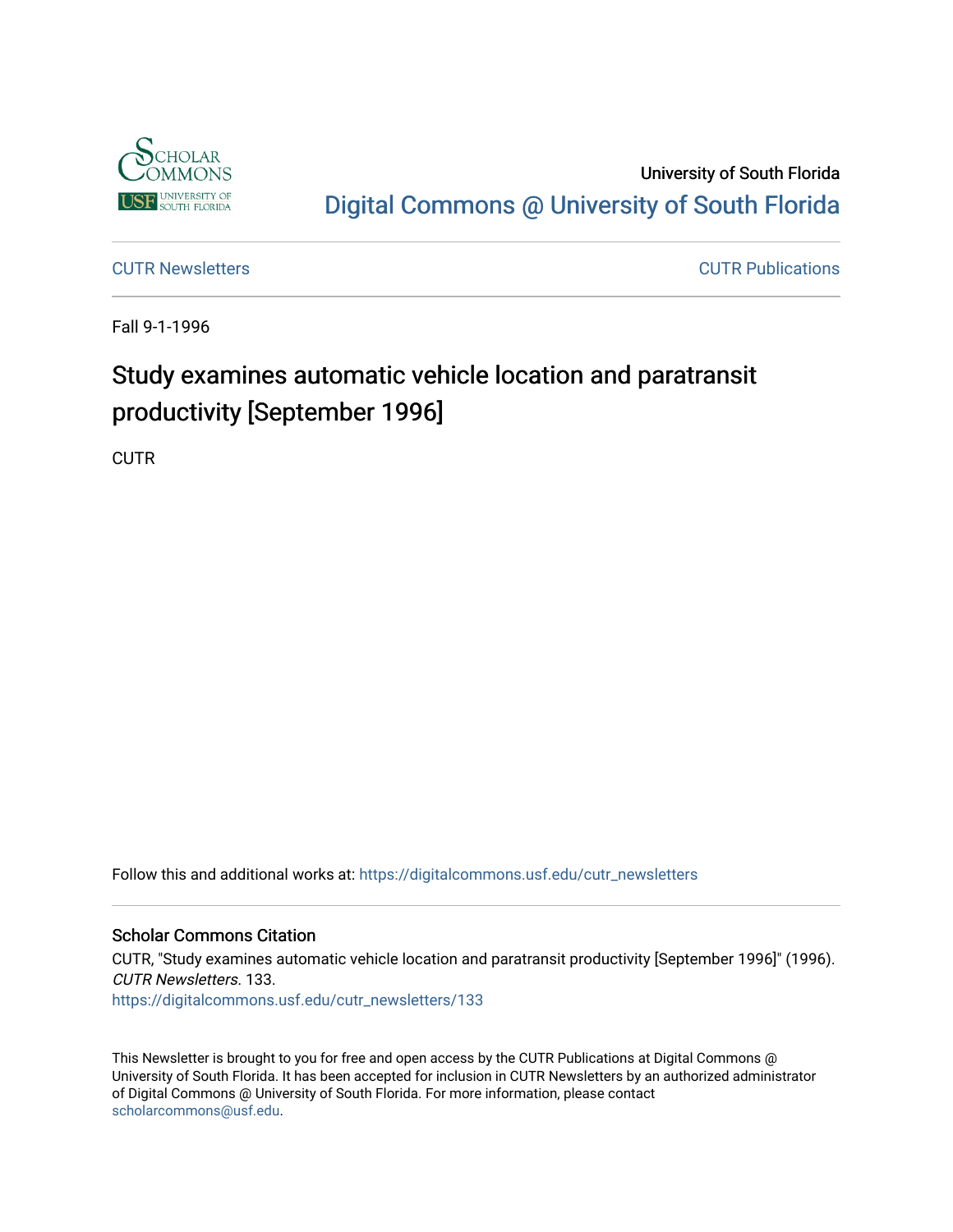# **Study examines automatic vehicle location and paratransit productivity**

As part of its designation by Congress as a National Urban Transit Institute (NUTI), CUTR recently completed research that examined the relationship between automatic vehicle location (AVL) technology and para-transit productivity. The purpose of this study was to assess whether AVL systems contribute to improved paratransit system productivity through more efficient and effective scheduling and dispatching, vehicle monitoring, and driver accountability. Research in this study focused on the application of AVL at Zuni Transportation, Inc., a paratransit system in Miami, Florida.

Drivers contribute a great deal to the success and quality of paratransit programs. The overall productivity of a paratransit system is directly related to the ability of reservationists, schedulers, and dispatchers to convey accurate trip information and directions to drivers. Similarly, dispatchers and schedulers depend on feedback and self-reported information from drivers concerning where they are, what they are doing, who they are transporting, and other pertinent trip information.

AVL systems are computer-based vehicle tracking systems. Originally developed and used for military purposes, AVL technology is now being used to monitor the movement of vehicles in transit and paratransit fleets. Transit and paratransit companies can use AVL technology to monitor the real-time location of each vehicle. Real-time location information can then be compared to the scheduled location. This information can be applied to scheduling and dispatching to improve system efficiency and productivity. Vehicles may be rerouted or trips reassigned in real-time based on AVL data.

Customer satisfaction also may be improved with the application of AVL technology in transit and paratransit by providing accurate information on where a vehicle is located at a particular time so more accurate estimates on pick-up time may be given.

# **Paratransit productivity**

AVL equipment and vehicle status message terminals purchased from AirTouch Teletrac were installed in 20 of Zuni's 53 paratransit vehicles. Data related to time and position of each vehicle were recorded via computer during a three-month test period in 1995. The actual location of vehicles was compared to the expected vehicle locations, based on manifests developed by schedulers. Three performance measures were chosen to represent system productivity:

- On-time performance: whether the vehicle arrives at the scheduled pick-up time and delivers the passenger at the scheduled drop-off time.
- Vehicle dwell time: the elapsed time from when the driver arrives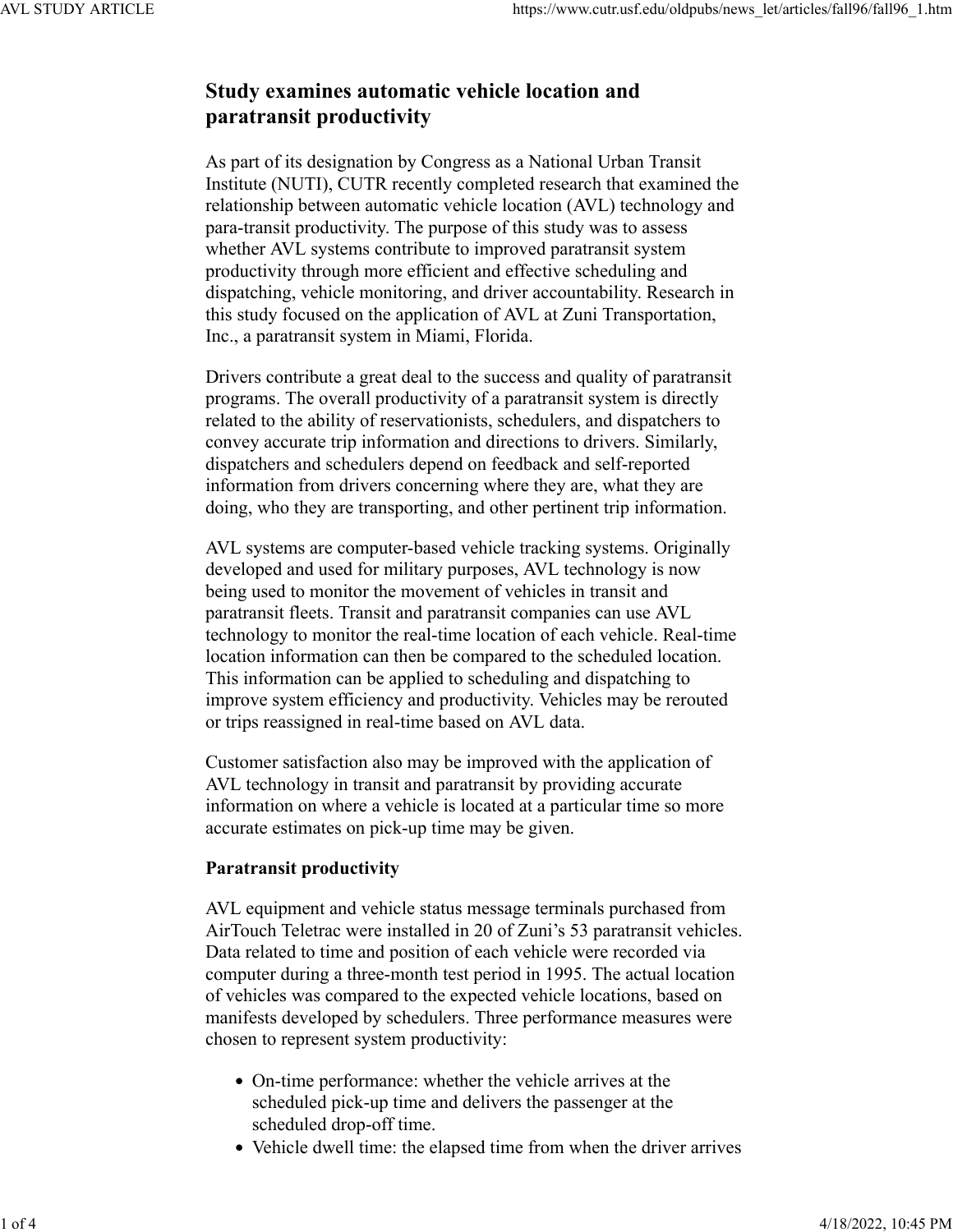to pick up a passenger and leaves the pick-up location, as well as the elapsed time from when the driver arrives at the drop-off location and leaves after dropping off the passenger.

• Travel time: the elapsed time from when the vehicle leaves the pas-senger's pick-up location and arrives at the passenger's dropoff location.

# **Performance analysis**

CUTR used the available data to determine differences among what was scheduled, what the driver recorded on his or her trip manifest (log), and what was recorded using the AVL equipment and captured in Detailed Event Reports generated by the AVL software.

# *On-time performance*

On-time performance is most often measured in terms of a passenger being picked up and/or dropped off within a specified time "window." On-time performance also may be measured in terms of whether a passenger arrives at or before a scheduled appointment time. To measure AVL's potential contribution to measuring on-time performance, three performance indicators were calculated for each trip in the sample:

(1) pick-up and drop-off data recorded by drivers compared with the scheduled times printed on the drivers' manifests,

(2) AVL data recorded when drivers pressed the appropriate buttons on the status message terminal compared with the scheduled pick-up and drop-off times printed on the drivers' manifests, and

(3) driver-recorded data compared to AVL-recorded data, recognizing that drivers must press the correct status message terminal button to register the AVL information. Analysis of pickup and drop-off data recorded by drivers on their manifests compared with scheduled pick-up and drop-off times revealed that, on average, drivers reported arriving 1 minute later than the scheduled pick-up time and 1 minute earlier than the scheduled drop-off time, well within the 15-minute pick-up window.

The second on-time performance indicator compared the pick-up and drop-off times recorded by the AVL equipment with the scheduled pickup and drop-off times. On average, the AVL equipment shows that drivers arrived 8 minutes later than the scheduled pick-up time and 3 minutes later than the scheduled drop-off time.

The final on-time performance indicator analyzed the pick-up times recorded by drivers on their manifests with pick-up times recorded by the AVL equipment. This indicator showed the greatest range of results, from 27 minutes before to 2 minutes after for pick-up times, and from 24 minutes before to 52 minutes after for drop-off times. The range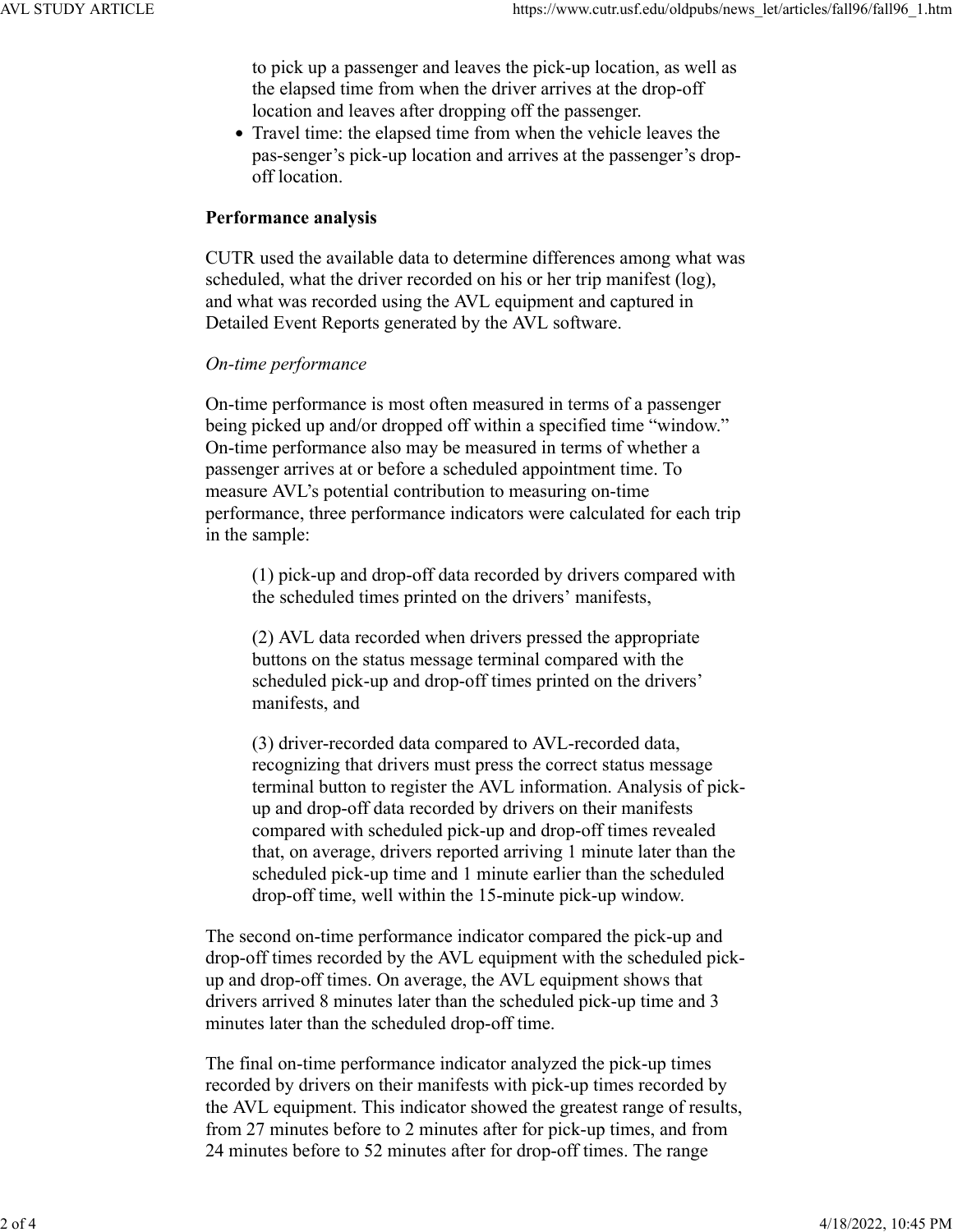appears to support the notion that drivers may be recording information manually that reflects more positively on the actual performance.

#### *Dwell time*

The second performance measure analyzed was vehicle dwell time. Accurate information on vehicle dwell time is seldom collected, but could be valuable information for schedulers. For example, if schedulers know that a particular pick-up or drop-off location, such as a hospital, causes delays because vehicles have to wait for passengers, then the scheduler can build extra time into the schedule.

The average vehicle dwell time when picking up passengers was 5 minutes, with a range from 0 to 13 minutes for the sample. Similarly, the average vehicle dwell time when dropping off passengers was 4 minutes, with a range of 0 to 8 minutes. The short dwell times suggest that most passengers are ready to leave when vehicles arrive.

#### *Ride time*

The third performance measure analyzed was ride time. Many systems restrict how long a passenger may ride on-board a vehicle. The analysis revealed that the average ride time was 27 minutes, with a range of 15 to 50 minutes. This is valuable information when calculating costs on a per-hour basis or when determining potential system productivity (passengers per hour). This information was based on actual time recorded using the AVL equipment. CUTR collected and analyzed useful AVL data from the paratransit provider that suggests how AVL technology might be helpful for improving para-transit productivity.

### **Real-time applications**

Findings suggest that the particular AVL technology used in this application is not, in its present state, suitable for this type of application. (The AVL technology used was originally installed as a theft-deterrent and not specifically designed for the use in this application.) Nonetheless, this particular type of AVL technology does have a number of useful real-time applications to paratransit that could contribute toward improved paratransit productivity. Specifically, it could be used to:

- Monitor drivers. New and veteran drivers may be tracked and/or monitored to ensure that schedules are adhered to and drivers are where they are supposed to be.
- Determine vehicle location and estimated time of arrival (ETA). This information allows the dispatchers to determine exactly where a vehicle is and how far it is from its destination.
- Look up addresses and identify closest vehicle. AVL software may be used to look-up the locations of unfamiliar addresses and to identify the closest vehicle to a requested pick-up location.
- Document passenger no-shows. The ability to document passenger no-shows is enhanced by being able to show that the